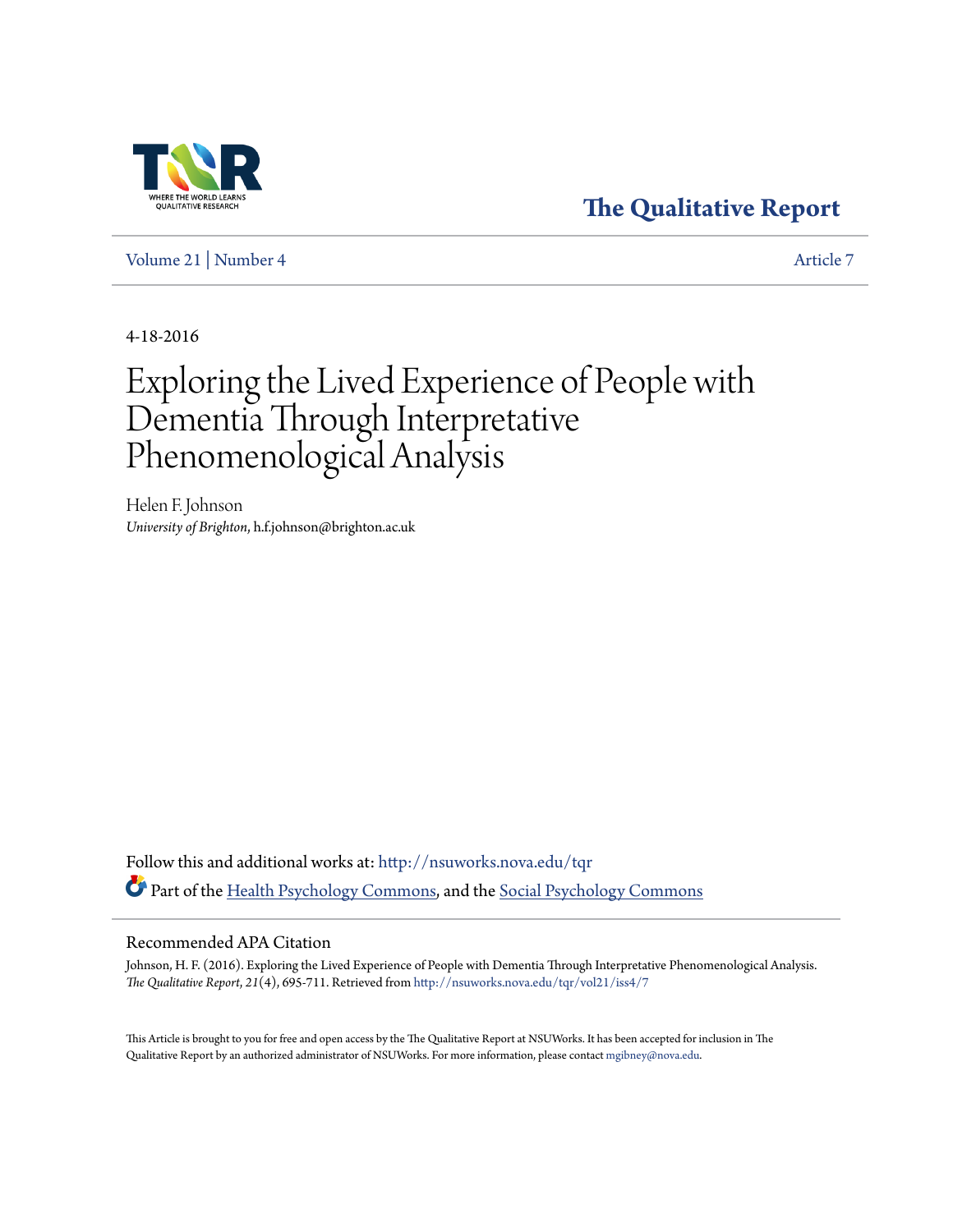## **Qualitative Research Graduate Certificate**



Indulge in Culture Exclusively Online . 18 Credits

**LEARN MORE** 

## Exploring the Lived Experience of People with Dementia Through Interpretative Phenomenological Analysis

## **Abstract**

Dementia is arguably one of the biggest challenges facing society today, impacting millions of people worldwide. Nonetheless, there is only a relatively small body of research exploring what it is like to live with dementia from the perspectives of people who have this condition. This is partly because of the (implicit or explicit) belief that people with dementia lack insight into their condition and cannot talk about their experiences clearly. In this article, I argue that such beliefs are typically both erroneous and unhelpful, and that there is great value in seeking to illuminate the lived experiences of people with dementia. I present an interpretative phenomenological analysis of data from semi-structured interviews with six participants who had moderate dementia. I elicit five themes from this analytic process, and discuss the three most prominent here: awareness and understanding of dementia, clarity and confusion, and social support and relationships. I mobilise these themes to narrate the lived experiences of people with dementia, demonstrating their awareness both of the difficulties presented by dementia and of the negative perceptions of others.

## **Keywords**

Dementia, Interpretative Phenomenological Analysis (IPA), Lived Experience, Personhood, Stigma

#### **Acknowledgements**

I would like to thank the participants and their families, without whom this research would not have been possible.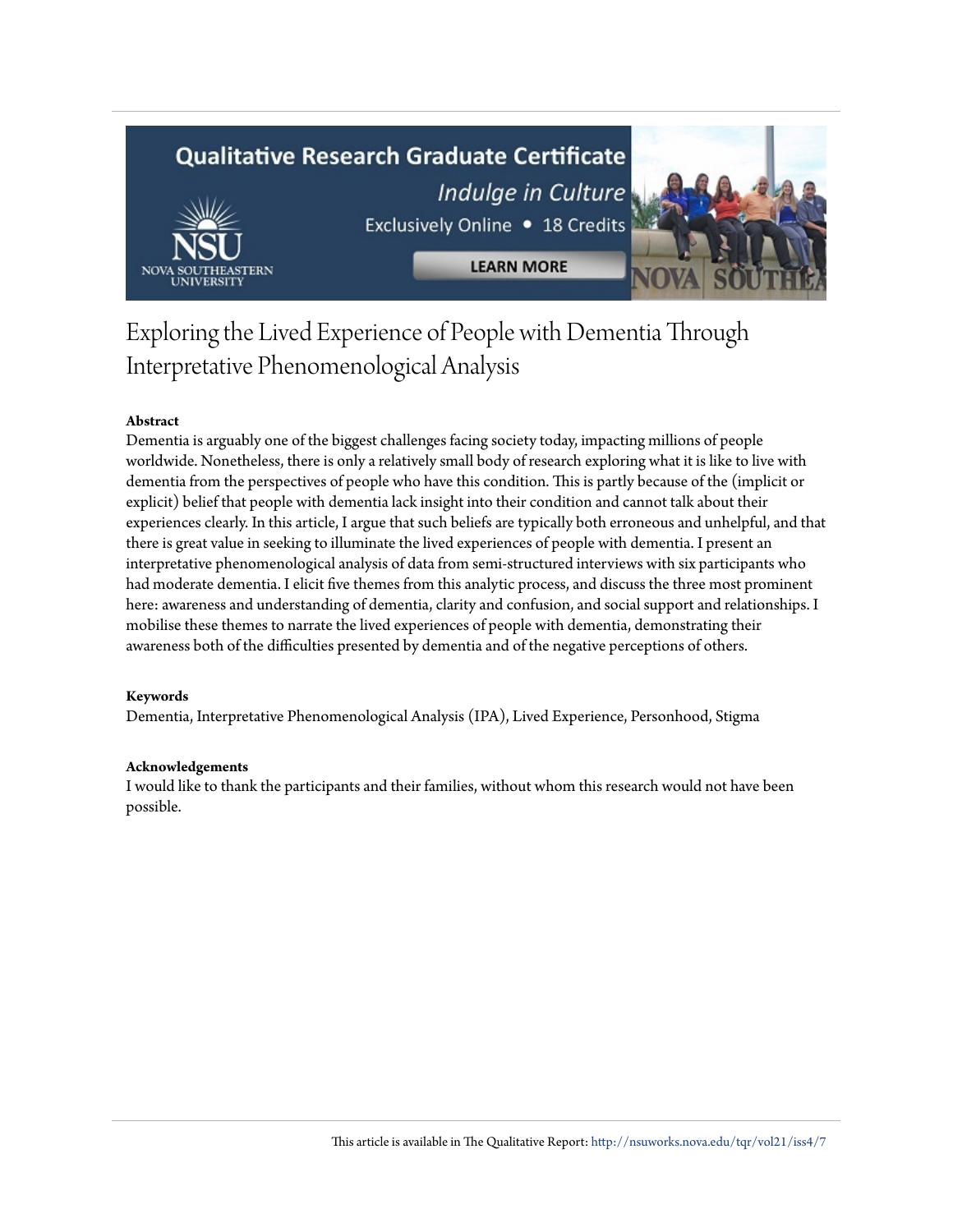

## **Exploring the Lived Experience of People with Dementia Through Interpretative Phenomenological Analysis**

Helen F. Johnson

University of Brighton, The City of Brighton and Hove, United Kingdom

*Dementia is arguably one of the biggest challenges facing society today, impacting millions of people worldwide. Nonetheless, there is only a relatively small body of research exploring what it is like to live with dementia from the perspectives of people who have this condition. This is partly because of the (implicit or explicit) belief that people with dementia lack insight into their condition and cannot talk about their experiences clearly. In this article, I argue that such beliefs are typically both erroneous and unhelpful, and that there is great value in seeking to illuminate the lived experiences of people with dementia. I present an interpretative phenomenological analysis of data from semi-structured interviews with six participants who had moderate dementia. I elicit five themes from this analytic process, and discuss the three most prominent here: awareness and understanding of dementia, clarity and confusion, and social support and relationships. I mobilise these themes to narrate the lived experiences of people with dementia, demonstrating their awareness both of the difficulties presented by dementia and of the negative perceptions of others. Keywords: Dementia, Interpretative Phenomenological Analysis (IPA), Lived Experience, Personhood, Stigma*

In this article, I discuss an interpretative phenomenological analysis of semi-structured interviews conducted with six people who have diagnoses of moderate dementia. I aim to illuminate the lived experiences of these participants, with a particular focus on how they live with and make sense of their condition, and on the impact this has on their selves and their relationships with others. I begin by outlining how dementia has been conceived within the dominant biomedical framework, before moving on to consider what we know about the *people* who live with this condition. I then introduce the current study, placing the interviews within the broader context of an arts-based, performative social science project, "I Will Tell You Something of My Own" (the title for which comes from a poem co-written by Olwyn Jones and Karen Hayes as part of a poetry writing and performance intervention with people with dementia; see Gregory, 2011; Gregory et al., 2012 a, b). The subsequent analysis of the interview data focuses on three themes that describe the research participants' awareness of their condition and their struggle to adapt to the difficulties this presents. I conclude by considering how we, as researchers and as fellow human beings, can build on these understandings to help people with dementia live as full and happy lives as they are able to live.

## **Dementia as a Biomedical "Problem"**

The term dementia covers a group of related, but heterogeneous conditions. These have in common a pattern of progressive neurological decline, which ultimately results in severe cognitive and behavioural difficulties (Durand & Barlow, 2013; Feinstein, Duff & Tranel, 2010). Dementia affects a large and increasing number of people, with diagnoses in excess of 24.3 million cases worldwide (Ferri et al., 2005) and 66 million cases projected for 2030 (Wortmann, M. 2012). Accordingly, the former U.K. Government's National Dementia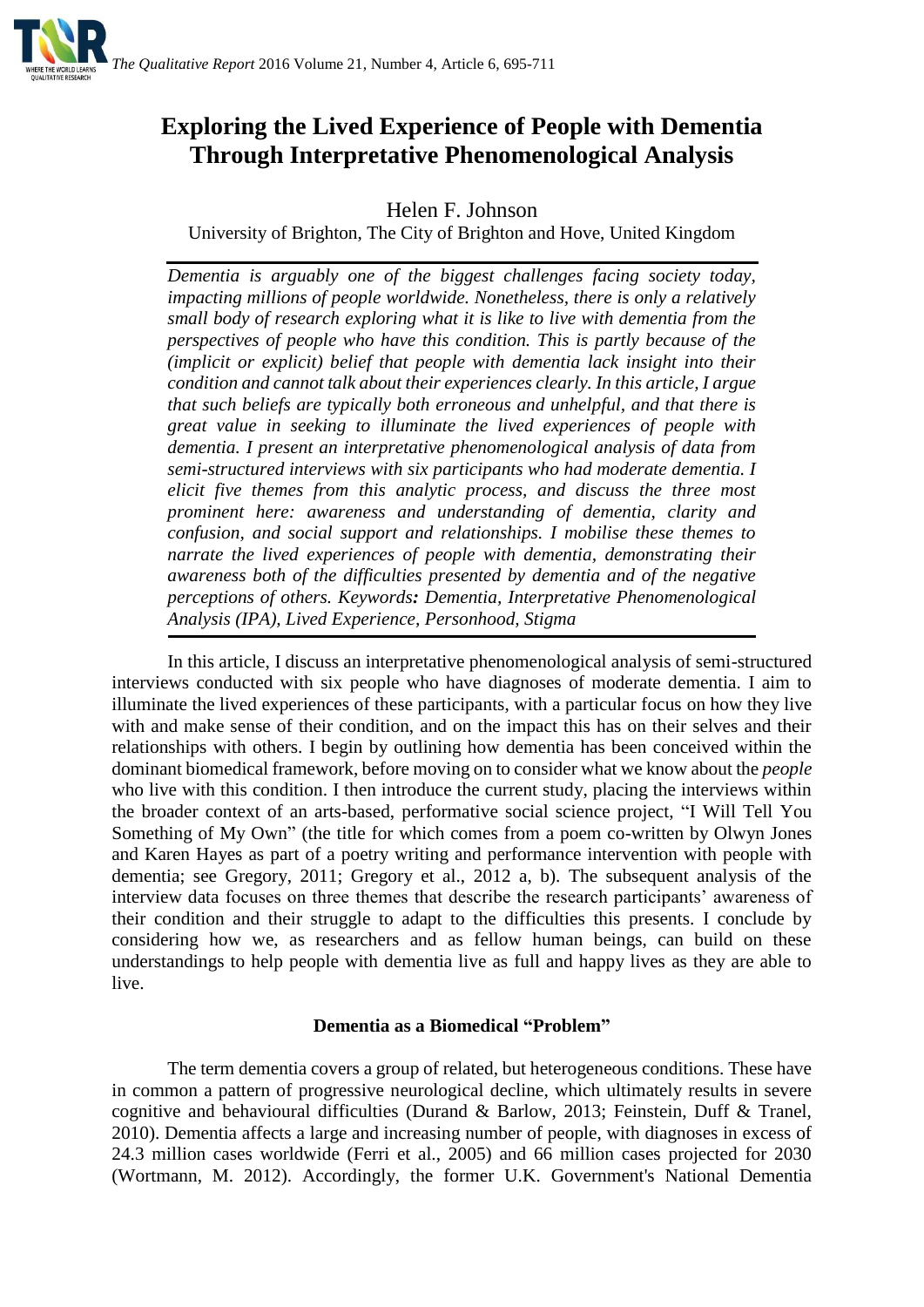Strategy declares that*,* "Dementia is now one of the most significant challenges facing our society" (Department of Health, 2009, p. 70). The same report estimates that the condition costs the U.K. economy around £17 billion per year. Despite the many advances that have been made in understanding dementia, however, scientists still have much to learn about the aetiology, course and treatment of this condition (Luengo-Fernandez, Leal, & Gray, 2010; Ritchie & Lovestone, 2002).

At present, there is no cure for dementia and no medical treatment to reliably and significantly alter the progression of conditions like Alzheimer's disease (Durand & Barlow, 2013). As Harman and Clare (2006) illustrate, this understandably results in a lack of faith in medical interventions among some people with dementia. Nonetheless, there is an overreliance on anti-psychotic and other medication in dementia care, with drugs being prescribed widely to manage symptoms, behaviours and emotional states (Department of Health, 2009). Depression and anxiety, in particular, are often viewed as symptoms of dementia, which can be treated in this way (e.g., Wetzels et al., 2011). There is growing evidence, however, that the distress, depression and anxiety associated with dementia are at least partly because of the social situations in which people with dementia find themselves (e.g., Baldwin et al., 2007; Mitchell, Dupuis, & Kontos, 2013).

Despite this, the social context and interpersonal needs of people with dementia are often overlooked (Albanese et al., 2007). Undoubtedly, this neglect is due partly to the limited resources available to those who care for people with dementia. It is important not to overlook, however, the impact of dementia stigma on the care and daily interactions of people who live with this condition. Tom Kitwood (1990, 1997) has written extensively on this topic. For him, dementia is more than neurological impairment alone. Instead, it can be defined according to the formula:  $D = P + B + H + NI + SP$  where dementia is viewed as a combination of an individual's *p*ersonality, *b*iography, *h*ealth, *n*euro-*i*mpairment and *s*ocial *p*sychology.

#### **Personhood, Disability and Voice in Dementia**

Kitwood (1997) argues for a "new culture" view of dementia, where dementia is redefined as a disability, the nature and extent of which can be largely determined by the quality of care received. This new culture perspective rejects pessimistic, deterministic models which position people with dementia as little more than disintegrating shells, and emphasizes instead their capacity to lead full and enjoyable lives in which their "personhood" is upheld and respected. Kitwood (1997) defines "personhood" as, "a standing or status that is bestowed upon one human being, by others, in the context of relationship and social being. It implies recognition, respect and trust" (p. 8).

Kitwood's (1990, 1997) landmark work has been highly influential in the literature, and his concept of personhood has been developed further by several theorists (e.g., Baldwin et al., 2007; Bartlett & O'Connor, 2007). "Person-centred care" is now a virtually ubiquitous phrase in the care sector, with numerous care homes, organisations and practitioners citing this model as an influence. Nevertheless, for many people with dementia, the concept of personhood has yet to change the ways in which they are treated and cared for on a daily basis. Instead, fatalistic descriptions of dementia as a "slow unravelling of the self or the living death" (Beard, Knauss, & Moyer, 2009, p. 227) remain commonplace. The prevalence and impact of this dehumanising language is illustrated well by Mitchell, Dupuis, and Kontos (2013), whose insightful and disturbing paper urges the reader to challenge the "tragedy discourse of being doomed, gutted, ravaged, taken over by a beast, and turned into the living dead" (p. 2) which still dominates accounts of dementia. According to these authors, the impact of such language on people with dementia is both powerful and negative.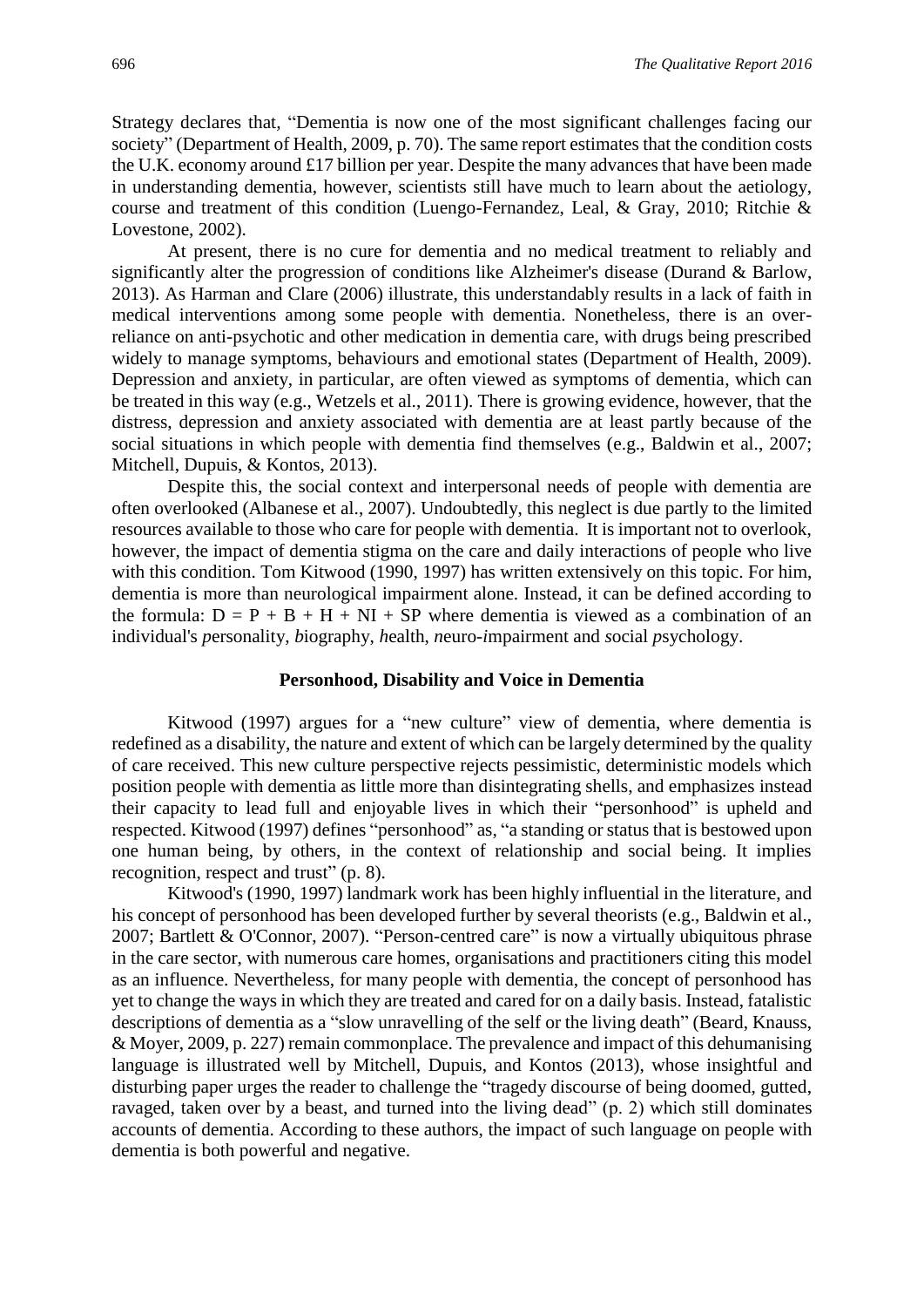Indeed, as Sterin's revealing autobiographical account observes, the dementia label is still "the kiss of death" (2002, p. 8) for many social interactions. People who live with dementia often find that others speak for them, talk about them as though they are not there, or otherwise avoid engaging them in conversation (Killick & Craig, 2012). This leads to a loss of agency, identity and social connectedness, which could at least be seen to exacerbate the symptoms of dementia, and at most be viewed as an alternative explanation for these *symptoms* (Kitwood, 1997). Related to this is the commonly held view that people with dementia lack insight into their condition, being unable to recognize or articulate their own needs or desires. Autobiographical accounts such as those by Bryden (2005), Debaggio (2002), Henderson (1998) and Sterin (ibid), however, call such claims into question, and there is increasing recognition that people with dementia have greater awareness than they are typically credited with.

This moves the onus onto others to provide the conditions which enable people with dementia to express their thoughts, needs and desires (Killick & Craig, 2012). Such a shift in responsibility away from the individual living with dementia and toward society as a whole is reminiscent of the social model of disability. Indeed, authors like Gilliard et al. (2005), Marshall (1994, 2000) and Wilkinson (2002) have argued that this model has much to teach us about dementia. They contend that a social model of dementia has the potential to result in more attentive, personalized care, where clients' abilities are emphasised more than that which they have lost, and their personal experiences are treated as paramount. As Marshall (1994) remarks, this model also allows us to take seriously the discrimination and marginalisation which are a key feature of life for so many people with dementia.

Nonetheless, ageism, dementia, stigma and power inequalities continue to result in the voices of people with dementia going unheard (Wilkinson, 2002). For Wilkinson, this is an inequity in which researchers have the power (and obligation) to address (cf., McKillop  $\&$ Wilkinson, 2004). Mapping brain damage or developing indices of "problem behaviours" will not help us here. These approaches cannot tell us what issues are important to people with dementia, what challenges are most salient to them in their daily lives or how they evaluate their happiness and wellbeing. Instead, if we are to have a meaningful impact on the lives of people with dementia, we must build an understanding of how such individuals experience, and make sense of the difficulties they face; we must strive to give voice to those who live with this condition, helping them to convey their valid, meaningful experiences to others. Thus, the phenomenological accounts of people with dementia can offer valuable insight which we, as researchers, practitioners and human beings, should take seriously, rather than dismissing it as inaccurate, flawed or inconsequential.

### **Researching the Lived Experience of People with Dementia**

There is a growing literature on the lived experience of those who care for people with dementia (e.g., Kindell et al., 2014). However, research that explores the experiences and understandings of people with dementia, in their own words, remains relatively sparse. Whereas close attention to carers' accounts is undoubtedly valuable, the lesser attention which is given to people with dementia themselves calls into question how fully such research is able to "explore and describe the everyday experiences of people living with . . . dementia" (Kindell et al., 2014, p. 402).

Research that has sought to investigate the lived experience of people with dementia directly, has suggested that they (at least in the early stages) continue to have a rich inner life. Furthermore, there is evidence that their subjective experiences vary in both nature and quality, depending on their interactions with others in the world. Sabat and Harré (1992), for instance, apply social constructionist ideas of the self to dementia, arguing that people living with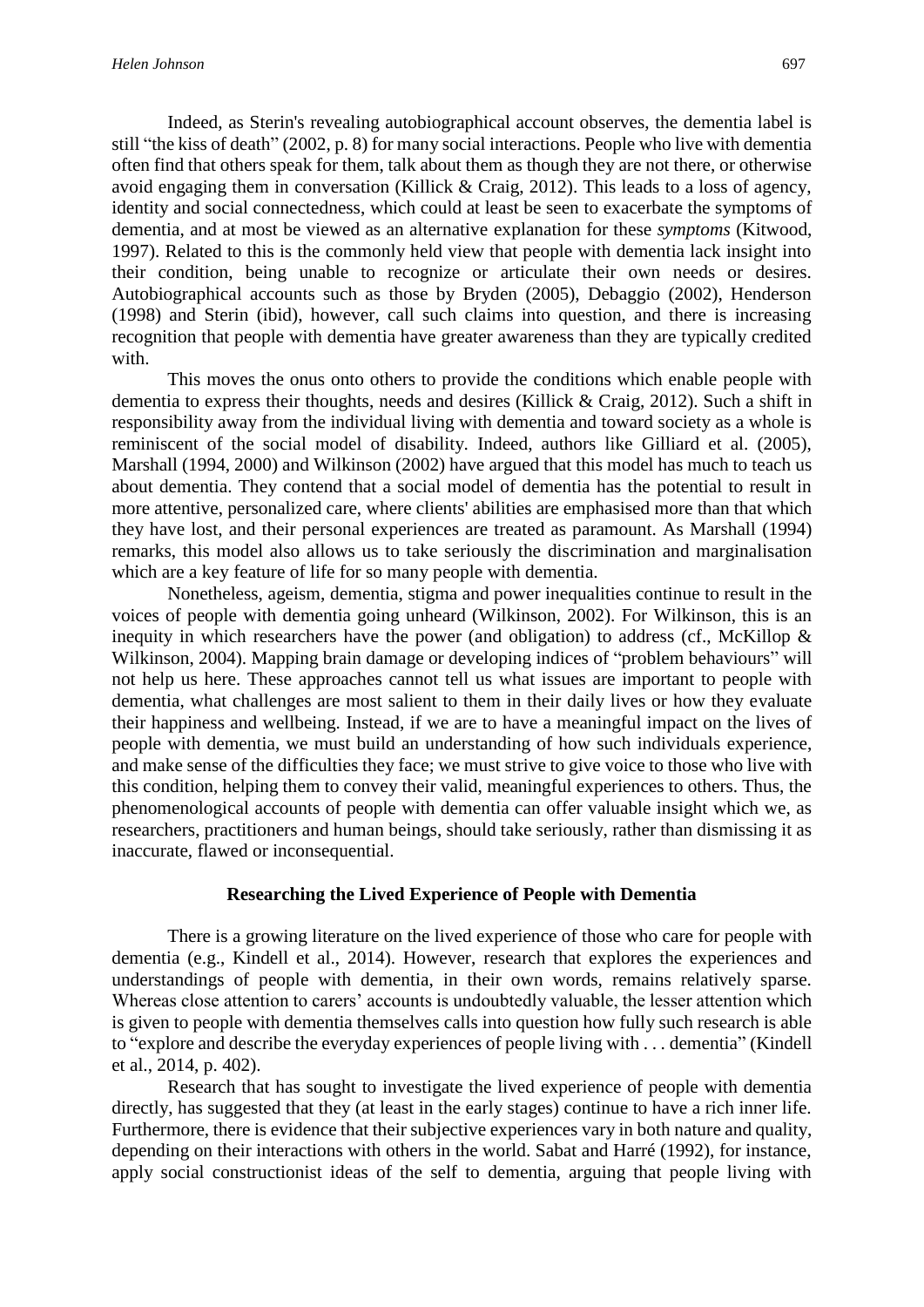Alzheimer's disease maintain a sense of personal identity, but often experience threats to their subjectivity and public presentation of self when those around them restrict their autonomy, silence their voice and persist in defining their behaviour as symptomatic of dementia.

Harman and Clare's (2006) interpretative phenomenological analysis of nine participants with early-stage dementia provides some support for this theory. Their research reveals how people with dementia seek to negotiate and maintain their identities in the face of their condition and stigma from others. (cf., Beard, 2004; Pearce, Clare, & Pistrang, 2002). Clare (2003) argues that such attempts to negotiate the self in the light of dementia can easily be misinterpreted by others as representing individuals' lack of awareness into their condition. This suggests that the stigmatising and labelling effects of dementia can hinder a full understanding (and expression) of the lived experience of people with this condition.

#### **Introducing "I Will Tell You Something of My Own"**

In this article, I seek to build on this small, but growing body of research with people who have mild and early-stage dementia by presenting an in-depth exploration of the lived experiences of people whose condition is further along and who have more severe symptoms. The interviews analysed in this article derive from a performative social science (or arts-based research) project, "I Will Tell You Something of My Own." (See Gergen & Jones, 2008 for an in-depth discussion of performative social science.) The title for this project comes from a poem co-written by Olwyn Jones and Karen Hayes, as part of a poetry writing and performance intervention with people with dementia (see Gregory, 2011; Gregory et al., 2012 a, b). In this project, I worked with a group of artists and people with dementia to create and exhibit poems, three dimensional collages, photographs, songs and poetry/song fusions. These artworks were used to illuminate and celebrate the lives of people with dementia, with a view to helping combat dementia stigma.

The interviews were carried out as part of creative sessions, in which I worked with people with dementia to create collages of objects that were important to them in some way. In the first interview, my interview questions focused on participants' interests, activities and identities, their feelings around dementia, and the collage object. In the second interview, I asked participants to expand on the significance of the objects, using these as the jumping off point for a more in depth, focused discussion of participants' lived experiences.

I describe the collage objects and accompanying narratives in some depth in Gregory (2014), alongside a more wide-ranging discussion of the artistic arm of this project. Accordingly, I have chosen to focus the remainder of the current article on an interpretative phenomenological analysis (IPA) of those portions of the interviews that consider participants' lived experience of dementia. In doing so, I seek to address the following research questions:

- 1.) How do people with dementia talk about their lives and selves?
- 2.) What is it like to live with dementia?

As I discuss below, IPA is well suited to an investigation of these aims, because it seeks to capture in rich detail the individual, subjective meanings and experiences associated with a given phenomenon (e.g., Eatough & Smith, 2007).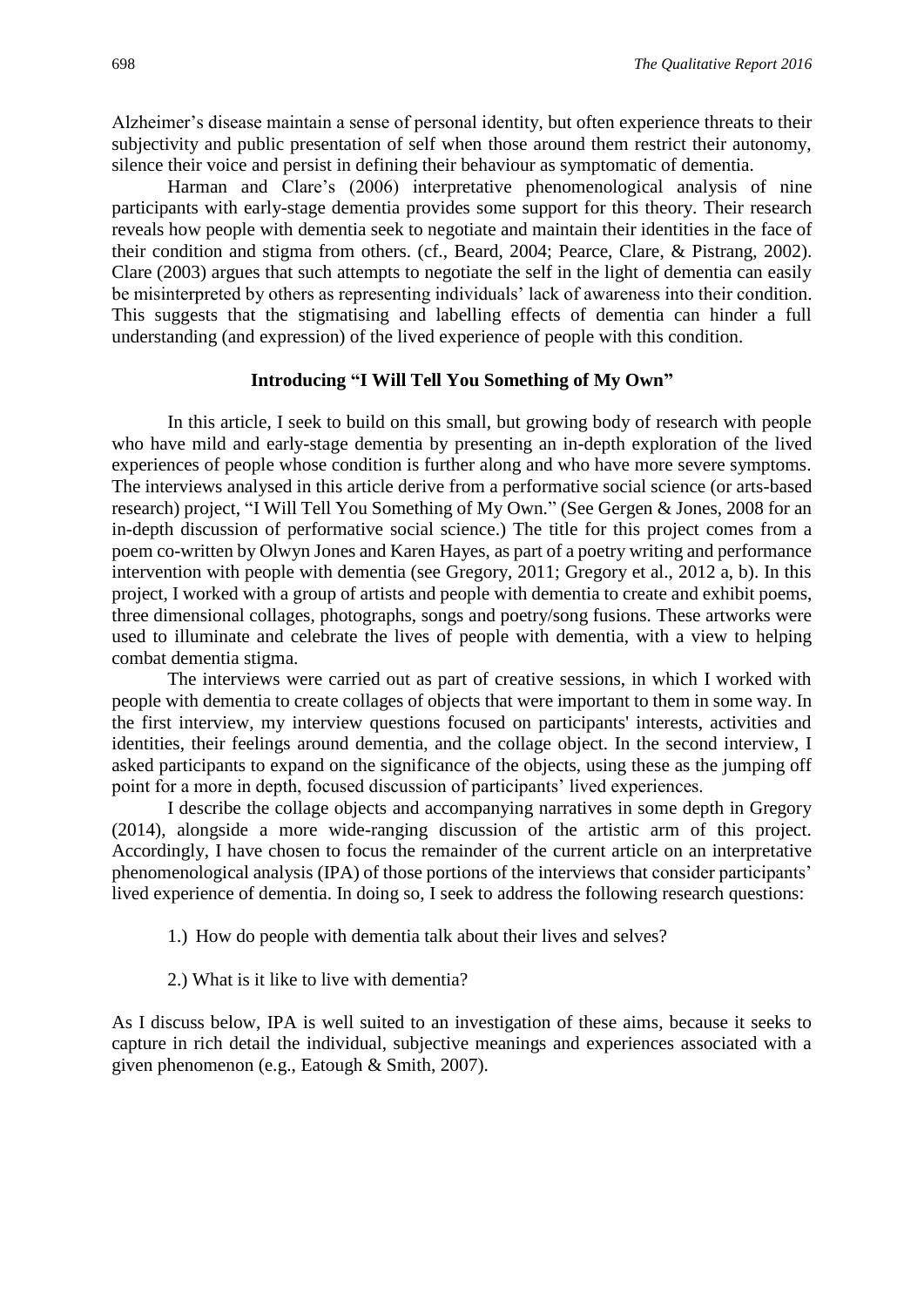#### **Method**

#### **Ethical Approval**

Permission to undertake this project was received from the University of Gloucestershire Research Ethics Sub-committee. Informed consent for the research was obtained from all interviewees. Consent was also obtained from family and/or carers, as these individuals acted as gatekeepers in the process and were considered by the Ethics Subcommittee to have greater capacity than those they cared for to make informed decisions about participation. Written consent was sought from participants at three junctures: at the start of the first interview, at the start of the second interview and shortly before the first run of the exhibition. (See McKillop & Wilkinson, 2004 for a discussion of issues of consent in research with people with dementia.) Throughout this paper, I have used pseudonyms for participants, carers and other people/places implicated in participants' accounts.

#### **Design**

This was a qualitative project, using performative social science, semi-structured interviews and interpretative phenomenological analysis to explore the lived experiences of people with dementia.

#### **Participants**

I recruited six participants with diagnoses of moderate dementia via opportunity sampling. For the recruitment process, organisations such as The Alzheimer's Society, Age U.K. Gloucestershire and local care homes were emailed. In response to these emails, I was invited to talk to a local arts group, memory cafes and support sessions for carers run by the Alzheimer's Society, and to staff at two care homes. Three people responded to my request for participants from the Alzheimer's Society arts group, two participants were recruited from one of the care homes, and one participant was recruited via emails sent directly to members from a local Alzheimer's Society branch. In all cases, contact was initially with carers (family members or care staff) who acted as gatekeepers. This was both a pragmatic decision, since carers could be accessed more easily than participants, and an ethical decision in order to ensure that carers felt included in all stages of the study. Participants were then contacted directly and asked if they wished to participate in the project.

Participants were all in their seventies and eighties; two were male and four were female. All came from a British background and spoke English as a first language. All participants had lived with a diagnosis of dementia for at least five years and required significant support with daily living. Two participants lived in a residential care home (Ruth and Janice), two further participants (Ian and Nancy) were husband and wife and lived together with close support from their daughter (Eva), one participant (James) lived with his wife (Margaret), and the final participant (Ailsa) lived independently while being cared for by her daughter (Lucy).

It was necessary that participants be aware of their dementia diagnosis and willing to talk about this. Given the focus of this project on participants' lived experiences and subjective understandings, no enquiries were made into the exact nature of their diagnosis. Instead, the analysis was framed around participants' own understandings of their condition. (See Eatough & Smith, 2007 for this approach in connection to a phenomenological epistemology and the method of interpretative phenomenological analysis.) During the course of the interviews, four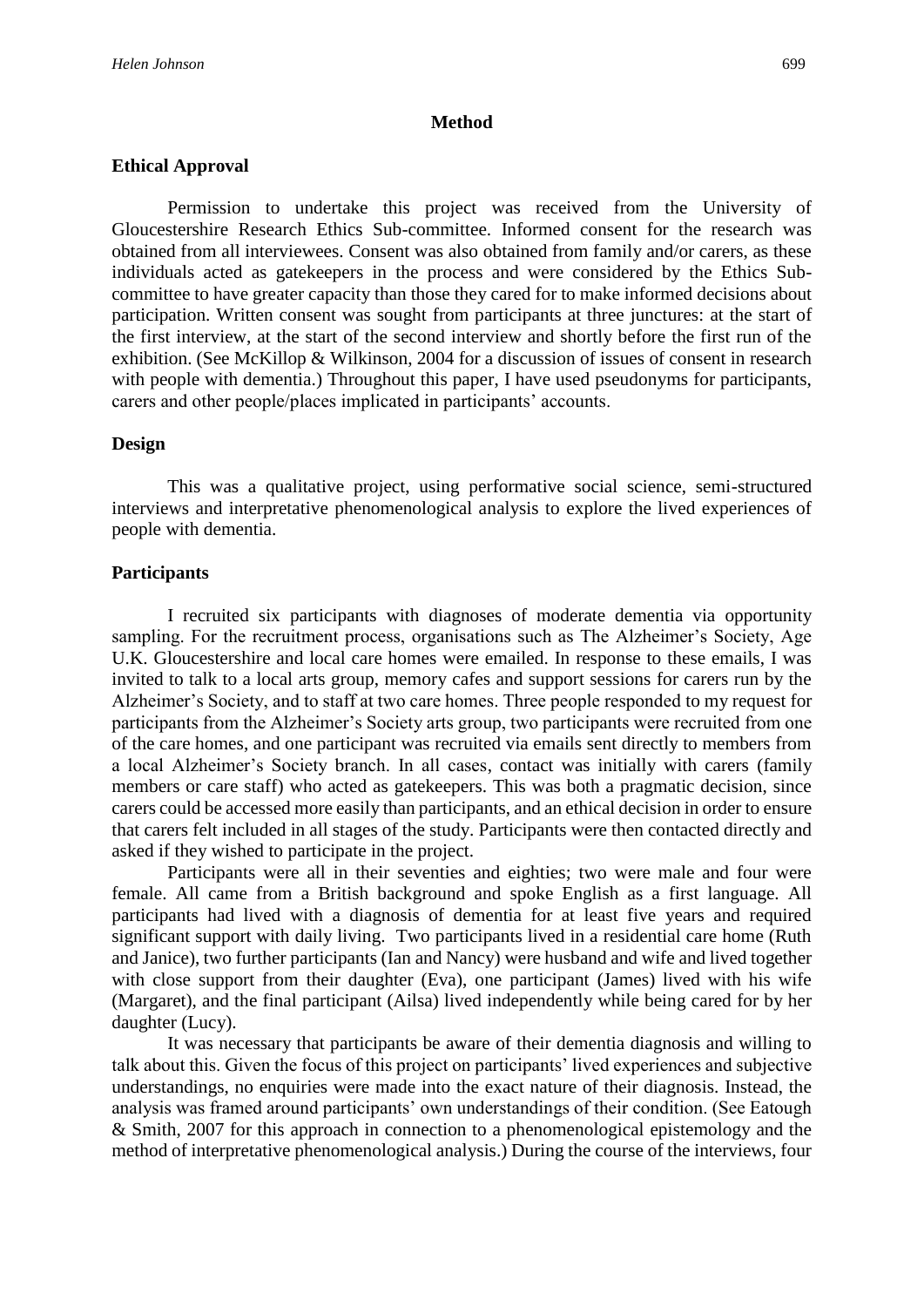of six participants spontaneously described their diagnosis as Alzheimer's disease; the remainder used the term "dementia" throughout.

#### **Data Collection**

All of the participants were interviewed in their homes. The interview set-up varied case-by-case to ensure participants' comfort, while helping to relieve any anxieties they might have had about participating in the project. Ruth and Janice were interviewed in their rooms at the care home. Ailsa was interviewed at her flat with her daughter present. James was interviewed alone at his house, while his wife checked intermittently on us and occasionally joined in the conversation. Ian and Nancy were interviewed together with their daughter. Where family members were present, their contributions were also recorded, transcribed and analysed (with their permission). This is important, as it allows for a more full analysis of the contextual and intersubjective nature of participants' observations. (See the discussion of interpretative phenomenological analysis below for more on this.) However, my core focus remained on the participants living with dementia.

I interviewed participants over two sessions, using a semi-structured method. In the first interview, I designed the questions to glean a general understanding of participants' interests, activities and identities, as well as exploring what they felt about dementia and how the condition had impacted their life. The latter portion of these interviews focused on objects that were salient to participants, with a view to including some of these in the exhibition collage. These initial interviews lasted between approximately 50 and 75 minutes. Questions included: "What is it like to live with dementia?" and "Do you think that people treat you differently now that you have dementia?"

In the second interview, participants were asked to expand on the significance of the objects they had chosen for their collage. These second stage interviews ran for approximately 15 to 30 minutes. Questions included*:* "Can you tell me why you chose this object?" and "Why is it important to you?" A prompt was clearly visible to participants throughout the interviews. It read: "This is an interview about what it's like to be you, and what it's like to live with dementia and memory problems. We are making a picture frame about this for an exhibition in December."

The interviews were audio recorded and transcribed. I posted or emailed a copy of the typewritten transcript for each interview to participants and their carers within three weeks of the interview. Participants and their carers were asked if they wished to make any changes to the transcript and were reminded at this point of their right to withdraw from the study. No participants chose to withdraw and one participant made minor corrections, which were largely confined to errors with names, dates or spelling.

#### **Data Analysis**

I analysed the interview transcripts using interpretative phenomenological analysis (Smith, 1996; Smith & Osborn, 2004, 2008). IPA enables researchers to explore participants' individual, subjective accounts, while recognising that these are produced in interaction with others, including researchers. The epistemological basis of IPA is phenomenological, emphasising the emotional, embodied lived experiences of participants (Eatough & Smith, 2007). Thus, this approach enables us to understand how people with dementia experience and make sense of their changing selves and bodies, giving due prominence to the role of emotional experiences within this. Furthermore, as Eatough and Smith note, IPA is a holistic approach, acknowledging the interrelationships between the individual and their social world, and between talk, thought and behaviour. This reflects my concern with the social contexts within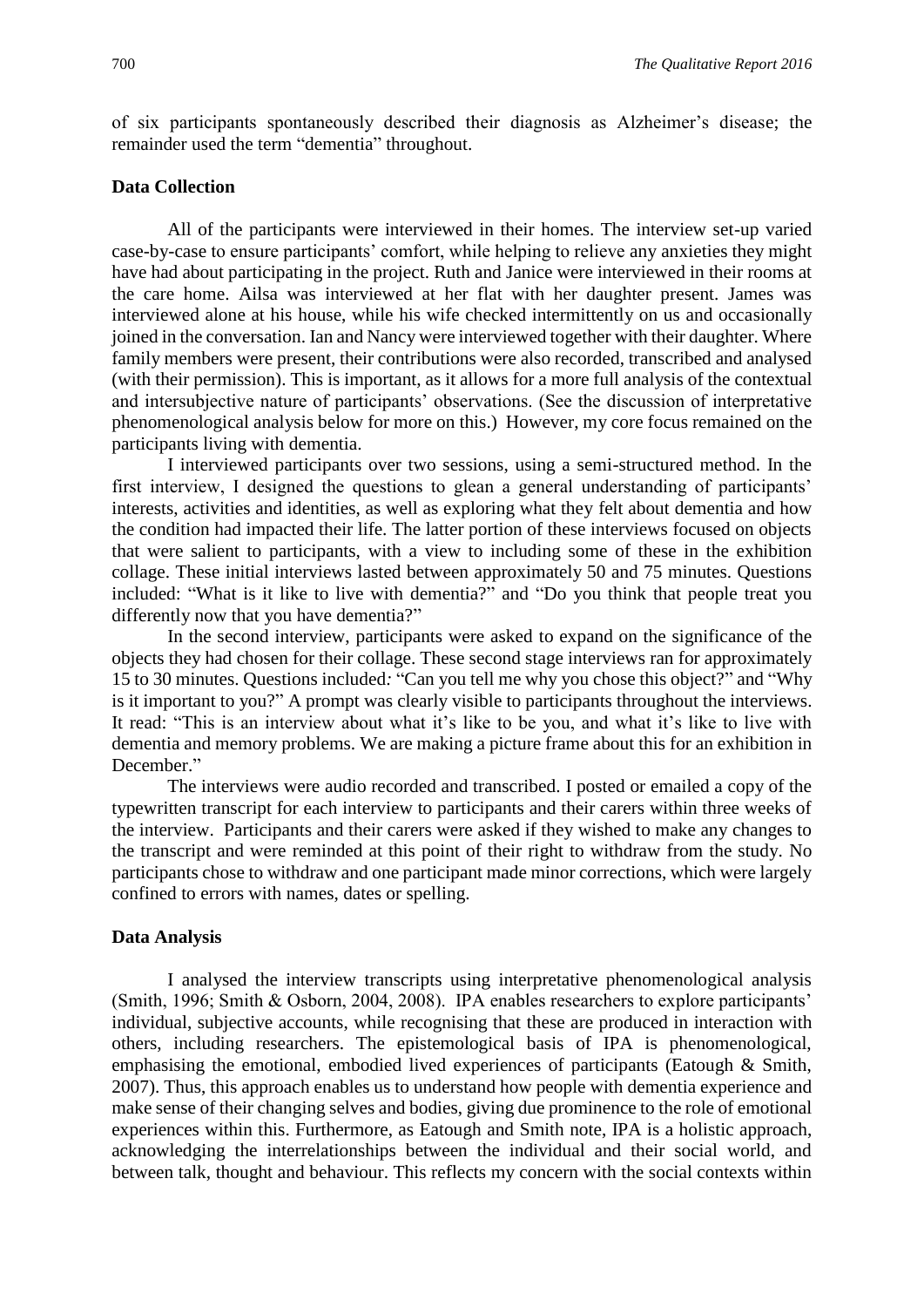which people with dementia live, and with the very real, concrete impact that the subjective experiences and understandings of these individuals have on their daily lives. Finally, IPA's focus on participants (rather than, say, discourse or narratives) as the unit of analysis allows for a sense of individual participant's stories to come through. This reflects the approach taken within "I Will Tell You Something of My Own" as a whole, where the richness and variety of the different participants' lives is highlighted and celebrated (see Gregory, 2014).

The analytic process I followed involves an iterative process of close readings to identify salient patterns within texts. Initially, I made (relatively) unguided notes on the first participant's interview transcripts. I then sculpted the preliminary patterns elicited from these texts into proto-themes. This process was repeated for the remaining participants. Following this, I gradually refined the proto-themes through a cyclical process of reading and analysis, until I could elicit themes that resonated across the data set, without quelling important variation within it. I then coded the transcripts for the final themes and highlighted key, illustrative passages. In the analysis that follows, I present these passages from the interviews in the form of *cleaned-up* speech, which omits the hesitations, interruptions and repetition of everyday conversation in favour of producing a more lucid text. (Abbreviations and notations are explained in Appendix A.)

#### **Findings**

I derived five themes from the analytic process: awareness and understanding of dementia, clarity and confusion, social support and relationships, living with dementia, and life lived. Together, these themes tell of the varied and challenging lived experiences of these six people, as they live their lives with dementia, struggling to come to terms both with their own cognitive difficulties and with the attitudes of others toward their condition. This account challenges the common depiction of dementia as a "living death," laying bare the continuing humanity of people who live with this condition.

To deliver as concise an account as possible, the analysis presented here focuses on the first three themes listed above. In addition, I have chosen to discuss these themes as whole, rather than breaking them down into their constituent subthemes. These themes were the most salient across all participants' accounts, and tell a powerful story about the lived experience of people with dementia. Focusing on these themes allows me to present a detailed exploration of the ways in which participants construct their identities, and of the key role of intersubjectivity within this. (The full map of themes and subthemes is shown in Figure One.)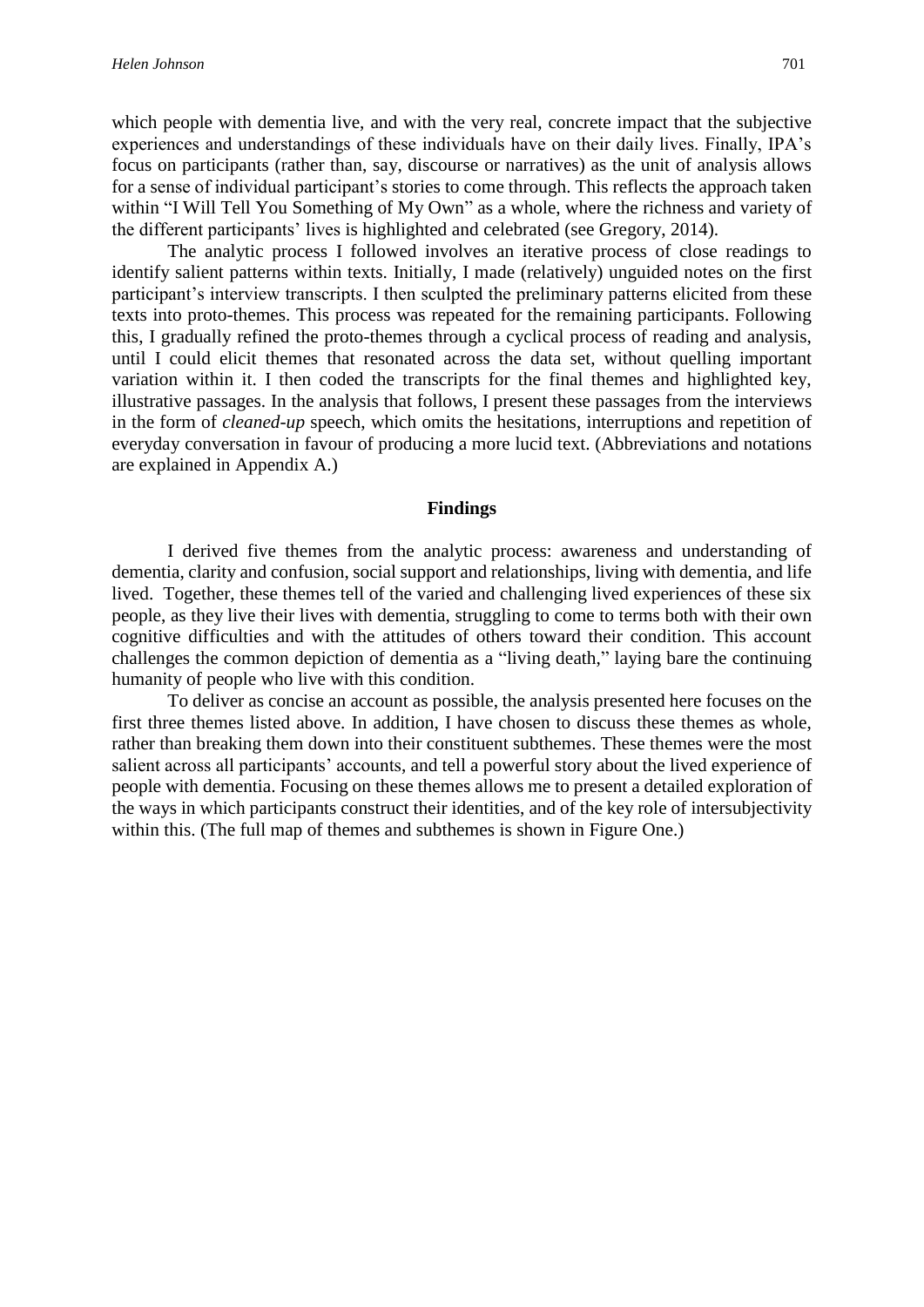

### **Figure One: Thematic Map**

#### **"I've Got Alzheimer's Now:" Awareness and Understanding of Dementia**

Participants discussed their own understandings of dementia, as well as how they felt dementia is perceived by others. They spoke of dementia both in general terms and in relation to their own experiences. Participants commonly associated dementia with foolishness and were keen to avoid being viewed labelled in this way because of their condition. For some, this was coupled with an awareness that they might be defined in terms of dementia; others shied away from this conclusion.

All of the participants were aware they had dementia, but the implications of this were not necessarily clear to them. As Ailsa put it: "I know I've got Alzheimer's, but I don't really know how it affects me." Although this could be a point of confusion at times, participants sometimes seemed happier not to think about their condition. This was readily apparent with Ruth, who frequently changed the subject when asked about dementia. Indeed, in response to the question "What's it like for you having dementia?" Ruth responded: "I don't even think about it really." Ruth was clearly aware of her condition, however, and apologized for her conduct during the interview saying, "My brain isn't as good as it used [to be]. It's getting a bit rusty now." Furthermore, whereas all the participants were aware of their diagnosis and of some of the problems dementia presented for them, several participants minimised their difficulties by suggesting that their symptoms were less severe than those of other people. As Janice put it, "I'm very fortunate really, because Alzheimer's is a bugger. With some people it's very bad indeed*.*"

It was common for participants to associate dementia with stupidity or irrationality, and to worry that they might be labelled in this way themselves. Although participants sometimes dismissed themselves as "dozy" or "silly*,*" at other times they were keen to assert that dementia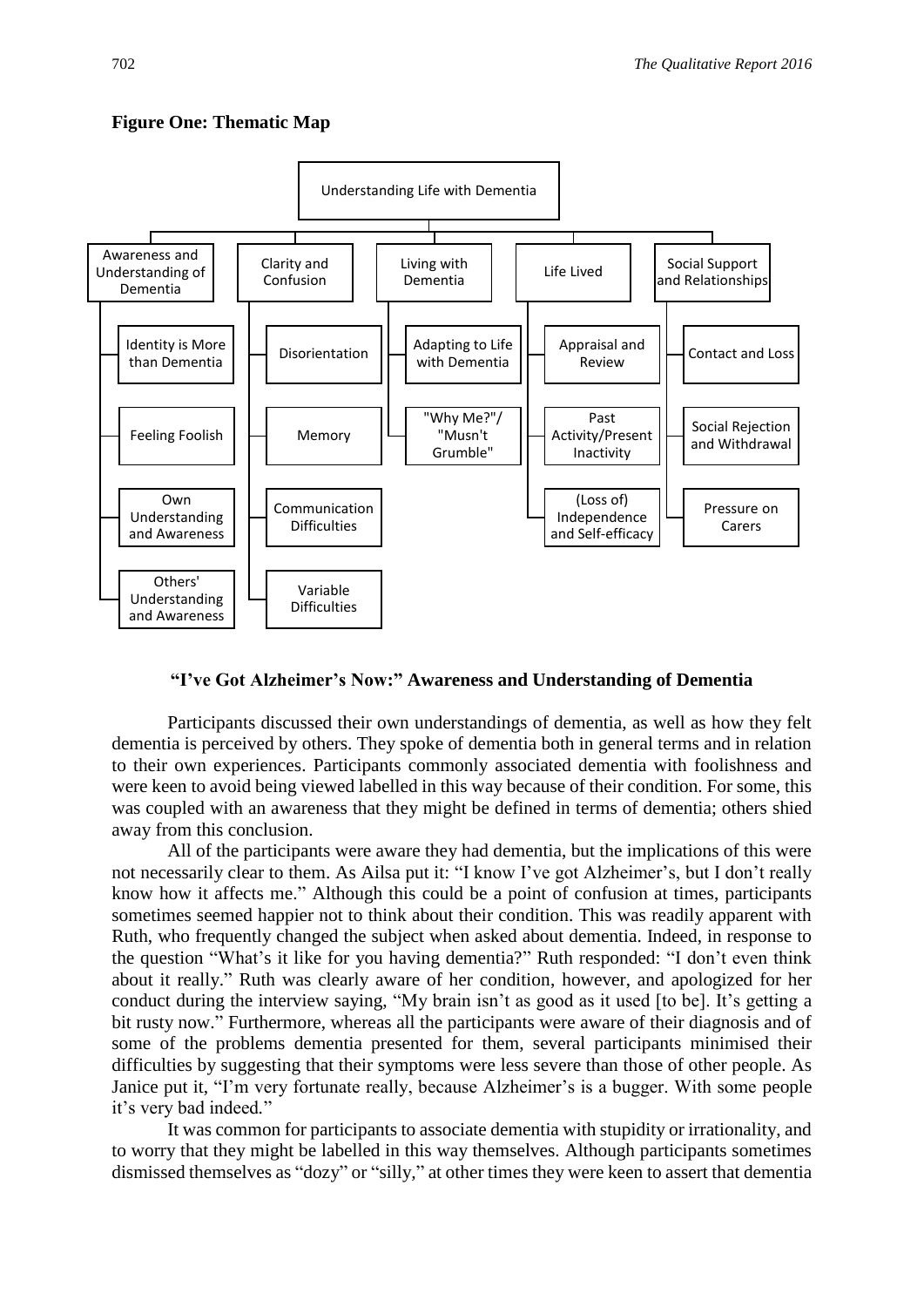did not make them stupid and that they were coping well. Thus, Ailsa stressed: "I'm quite sure if I was doing something silly one of the girls would say "Oh Mum, you don't need that" . . . but as far as I know. I'm doing alright."

Several of the participants questioned whether people other than their close family and carers would know that they had dementia. This was often accompanied by the claim that such awareness would not lead people to treat them negatively:

Int: And do you think that people treat you any differently because of having Alzheimer's?

Ailsa: No I don't think so. I don't think a lot of people know . . . I don't think they would put it against me and say, "Oh, you silly owl. Why did you do that?"

It was clear, however, that participants were often worried that their condition would lead to people viewing them as odd, foolish or something to be feared. Such concern is apparent in Ailsa's reference (above) to a possible response of "Oh, you silly owl*.*" This association of dementia with foolishness was also clear in several similar comments made by participants, such as in this conversation with Janice:

Int: Do you think that people treat you differently because you've got Alzheimer's?

Janice: No. They don't know. You see. Because I can speak to you like I can. So they don't know, fortunately . . . they just accept me as I am.

Int: You said, "People don't know, fortunately." What do you mean?

Janice: Well they might think I'm something queer, you know.

In contrast to Ailsa and Janice, Ian and Nancy presented a more unequivocal view of the negative perceptions others might hold around dementia.

Nancy: A lot of people are afraid of it.

Ian: Yeah. That's it.

Nancy: Afraid they're going to catch it. That's what I think a lot of it is, ignorance.

James and his wife Margaret also bemoaned such negative perceptions of people with dementia. They were keen to counter these views and to emphasize that James is the same person he has always been. For them, dementia is something they must live with, rather than a part of James' identity. As James said, "I don't like to think that Alzheimer's makes me talk to people differently or feel different . . . It's not me . . . it isn't who I am. It's part of my situation."

## **"Occasionally My Brain Goes a Bit Wobbly:" Clarity and Confusion**

In contrast to the lay belief that people with dementia have no awareness of their condition, all of the participants acknowledged that they experienced confusion, as well as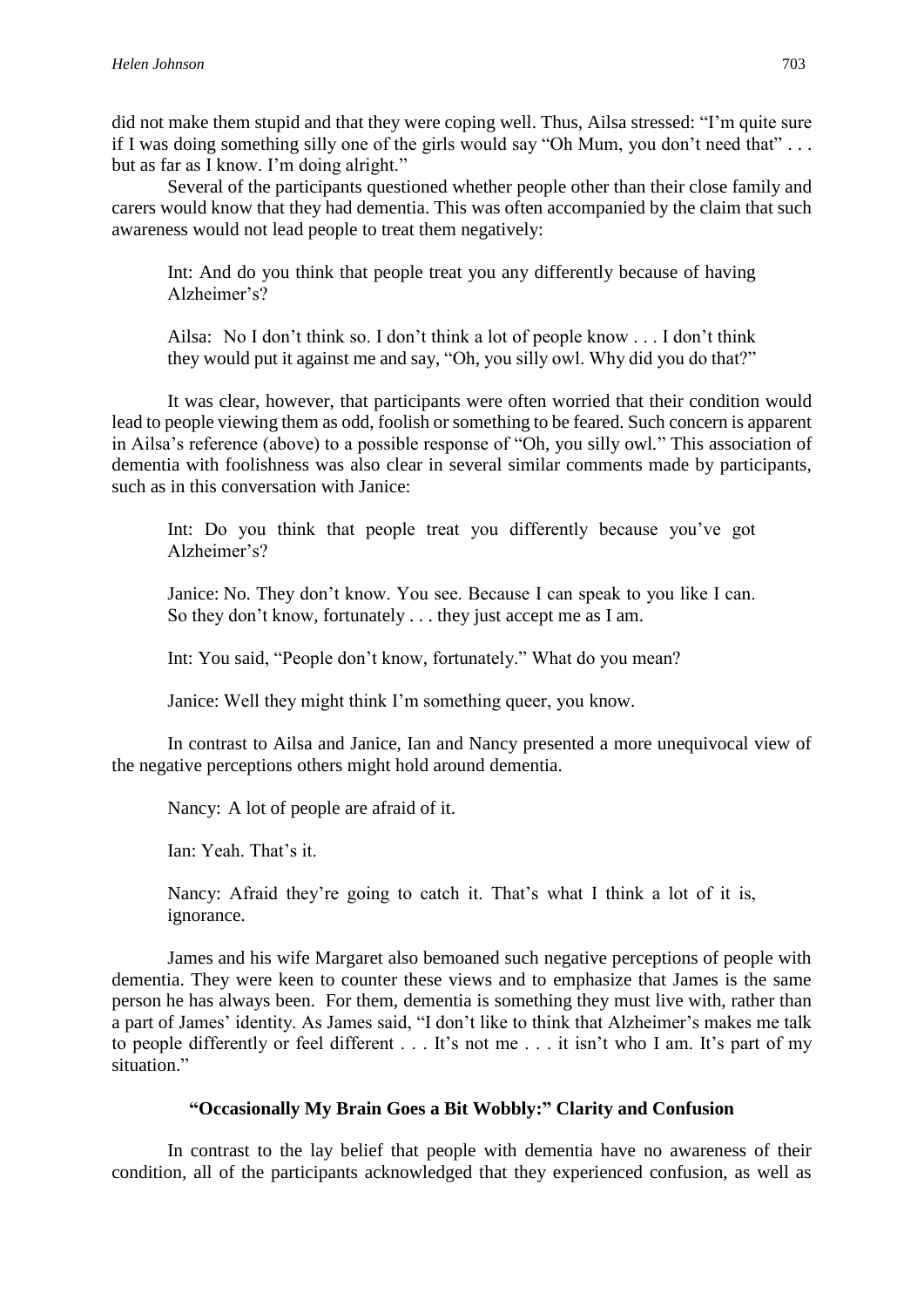cognitive difficulties like memory loss, disorientation and problems communicating with others. Participants talked about how other people might usefully adapt to these difficulties. There was a strong feeling, however, that it was up to people with dementia to manage their problems, and to help others deal with them appropriately.

Ruth described her life as confusing and slippery, saying, "My life now is very mixed up. And I mean, nothing's solid really." She was particularly confused over the loss of her husband, whose death she was sometimes able to accept tentatively, but whom she perceived as being alive at other times. Even when apparently accepting her bereavement, Ruth expressed confusion over this, portraying her husband's death as inexplicable and intangible.

It was very tragic, you know, when I lost [my husband]. I still have to think of him as dead, but I still wonder if he's out there somewhere, but my eldest son said, "Mother" he said, one day ". . . I've told you. Dad is dead." And I think he was quite honest about it.

Memory loss was a common issue raised by participants. As Ruth put it, "…something will go immediately out of the mind and you can't remember at all." Indeed, for many this was a key aspect to dementia, sometimes providing the first clue that there was a problem. "Well I first sort of felt that . . . my memory (was gone), you know." (James) At other times, memory loss was seen as defining the condition almost in its entirety. Ruth, for instance, questioned whether dementia was equivalent to problems with memory, asking, "What is dementia? Forgetting?" This equation of dementia with memory loss reflects popular understandings of the condition. Not all participants acknowledged memory problems, however. Nancy, for example, willingly spoke about Ian's memory problems, but insisted that she experienced no such difficulties herself, citing early childhood recollections as evidence of her intact memory: "I got no problems with memory … I remember taking a gas mask to school."

Most of the participants also related problems they had with navigating and orientation, particularly when they were in unfamiliar places. As Ailsa said, "I wouldn't go out on my own for any other reason in case I got lost or took the wrong turning." For Janice, such difficulties were a clear reminder of her dementia: "…at times I get myself in a bit of stew when I go somewhere strange. That's when I feel it and remember it, because I have to ask people which way to go and that sort of thing."

Many of the participants cited communication difficulties too; however, it was not communication across the board that they struggled with, but rather particular kinds of talk. Accordingly, Ian and Nancy highlighted problems they had communicating in specific contexts, such as on the telephone or with specific styles of communication like rapid talk.

Ian: I can get through to people if I say what I want. . . . but some of them come up to me (and say) so-and-so and so-and-so-and-so. That confuses me a bit.

Int: So you can talk to people and tell them what you want, but if someone comes to you and gives you a long list of things to do –

Ian: Yeah. I wouldn't understand it all.

In other contexts or with other styles of communication, these difficulties were not experienced. Thus, Ian spoke of talking to other people with dementia at a local day care centre as an example of more effective communication. "In The Martins they slow down and completely (put it like) exactly what you want. And you know exactly what they want . . . They understand more. . . . They're in the same position."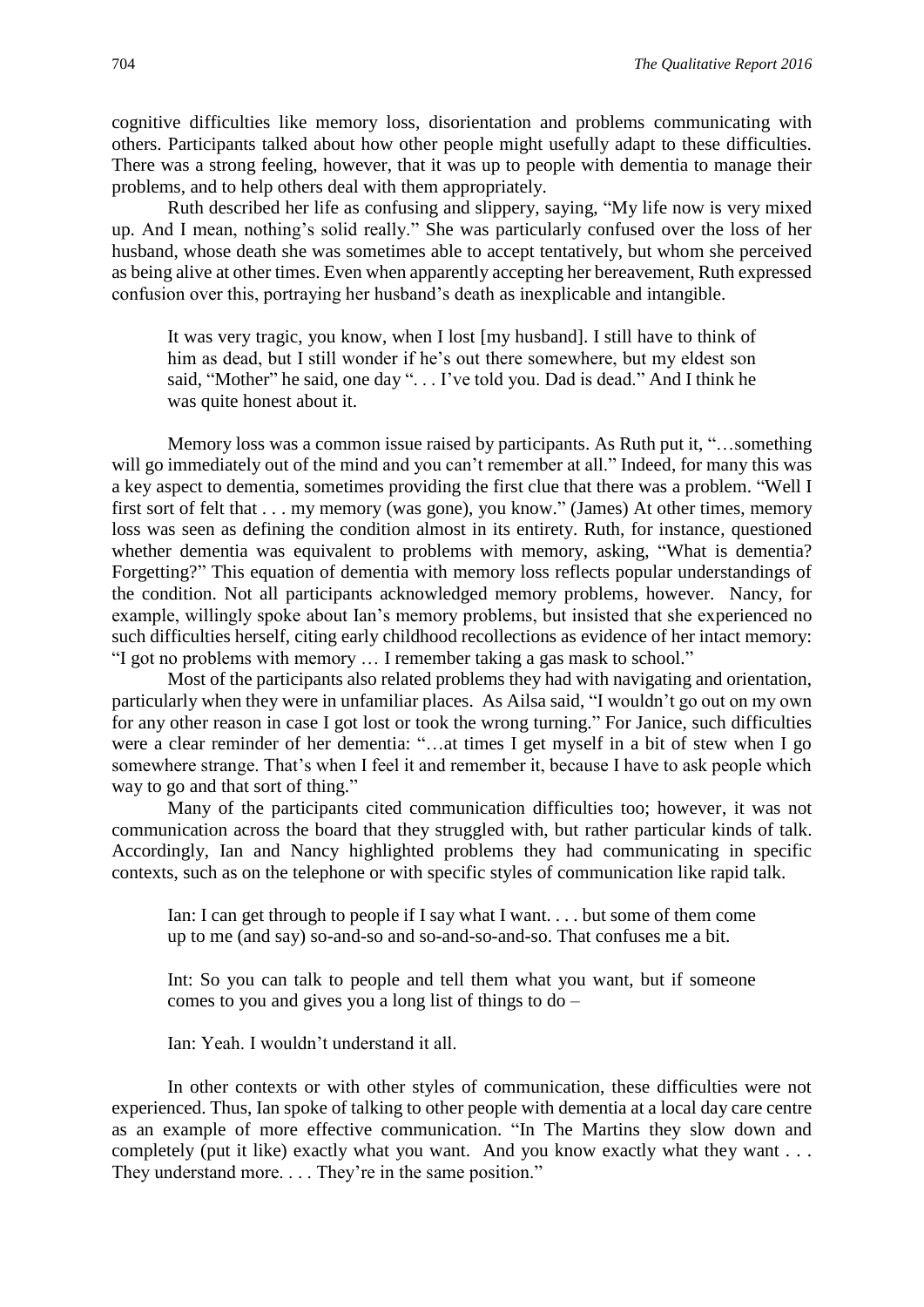Given this, it was important for Ian and Nancy that others spoke slowly, explained things carefully and allowed them the time to frame their responses. Margaret also emphasized the importance of such adaptations, when talking about her husband James, "… it's learning really how to talk to them, because, you know, it's frustrating for James if he can't understand what I'm talking about." Despite this, the burden of adjusting to communication difficulties was often seen as falling on people with dementia themselves. As Ian put it: "We have to try our best to get over to people what we want."

#### **"I Do Feel Sometimes Alone:" Social Support and Relationships**

The support and company of others were valued highly by all of the participants. Some participants felt that they had been rejected by others because of their dementia, whereas others dismissed this possibility. Where social support was lacking, this was felt as a keen loss, whereas the presence of care and companionship was treasured. Both participants and their families were aware that this support could come at a high cost to carers, however.

Social support and relationships were very important to participants, and much of their talk focused on this. The companionship of friends and family was a source of happiness, whereas its absence was cause for great sadness, particularly when that absence was permanent, as with the death of a spouse. Ruth's story, for example, was full of love and loss, particularly around her husband, whom she described as "the love of my life." The death of her husband created deep sadness for Ruth. She was keen to emphasise, though, that she still derived happiness from the company of her sons, and felt down when they did not visit her as often as she would like. "I think my boys make me happy when they feel like it. Sometimes they make me sad, like at the moment they're not visiting me at all."

The company of others was particularly important to Ailsa and time spent alone was accompanied by keen loneliness for her: "I don't like being lonely. I don't like that, because you sit and think." Thus, Ailsa expressed happiness and even relief at the company she had (particularly that of her daughters), but she also bemoaned the lack of close friends in her life and the lonely times in between social interactions. "And it's now that I do feel sometimes alone, but don't get me wrong, I've got two good daughters."

Although participants were grateful for the care and companionship provided by family and friends, they were also keen to avoid being a burden to loved ones. Thus, Ailsa talked about avoiding certain activities that might cause anxiety for her daughters, saying, "I don't want to be a worry to them." Janice, meanwhile, spoke about going into the care home to relieve pressure from her husband. "I'm glad I've come away to give Albert a bit of a break." Carers also commented on the pressures which caring brought. They talked about the high level of work involved in looking after people with dementia, particularly when they had to manage their own problems alongside this:

I've got quite big health problems as well. So I have to be a bit careful…. It becomes a full time job, you know. One you're very happy about, and you do it from choice, and you want to do it, but it's still actually very, very tiring obviously. (Margaret)

As mentioned earlier, some participants were keen to emphasize that they had not been treated differently as a result of their condition. Ailsa insisted, "Nobody abuses me or says, 'Don't be stupid' you know." Others, on the other hand, offered a different perspective, speaking of widespread social rejection. Nancy said, "If you've got a disease or something wrong, [people] shun you." This social rejection came across particularly strongly in Margaret's account of her husband James: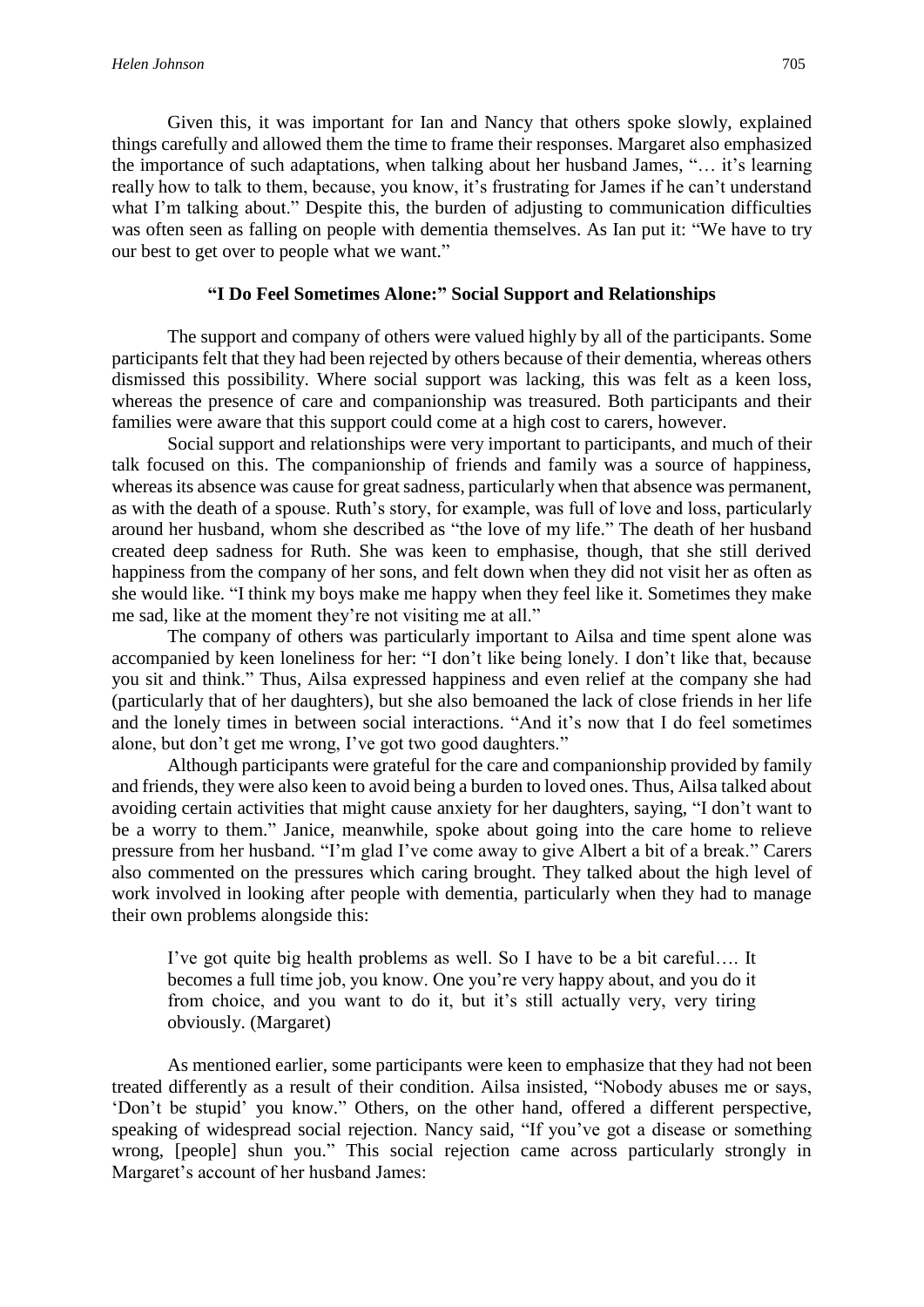I can date the day from which he started losing confidence. We were going to a funeral back at the little chapel…. And [when] we got back into the car he said, "I went to say hello to Emily, but I didn't go. She looked at me. Marge, she's frightened of me." … She was frightened she'd say the wrong thing. She didn't know how to talk to him now. … Even at church on a Sunday morning we can stay for coffee and there is the odd occasion when not a soul there speaks to us.

James also acknowledged this change in behaviour, seeing it as his responsibility to make others comfortable around him. "People don't know how to feel comfortable. …You think, 'Well, [what can I do] to make them feel at ease instead of being so anxious?'" Conversely, there were some instances where participants presented social distance as deriving from their own withdrawal from, or rejection of, others. This was most notable with Ruth, who spoke of occasions where she had withdrawn from the company of others, either because their interests did not appeal to her, or because she was repulsed by something about them, as in the case of her son's new beard.

I said to him "Michael," I said, "that beard is vile, horrible." …I said, "I just can't stand you around me with that thing." So he hasn't been near me since. I don't blame him, because I just couldn't stand him…

#### **Discussion**

In this study, I sought to illuminate the lived experience of six people with diagnoses of moderate dementia. My aims were to explore how people with dementia talk about their lives and selves, and to explore what it is like to live with dementia. My interpretative phenomenological analysis of the interview transcripts elicited five themes: awareness and understanding of dementia, clarity and confusion, social support and relationships, living with dementia, and life lived. The above analysis focuses on the first three of these. These themes demonstrate that participants were well aware of many of the difficulties they experienced as a result of their condition, often struggling to adapt to these. Participants were also aware that others might respond to them differently because of their condition. They were keen to avoid this happening, and to maintain social support and companionship where they found it.

It is clear from these interviews that people with dementia can possess a level of insight into their own experiences, emotions and difficulties which defies popular understandings of dementia as "a living death or slow unravelling of the self" (Beard, Knauss, & Moyer, 2009, p. 227; see Mitchell, Dupuis, & Kontos, 2013). Participants' understandings of dementia varied. Although many expressed uncertainty around the nature of the condition and its impact on them, they also described dementia in terms that mirror both medical and popular understandings of the condition. For example, just as in Harman and Clare's (2006) study, participants often associated dementia with memory loss, and it was common to describe the condition as characterised by a decline in cognitive capacity. Furthermore, all of the participants were aware of having cognitive difficulties of some sort. This suggests that autobiographical accounts of dementia, like those of Sterin (2002) and Bryden (2005), are not the isolated musings of a few extraordinary individuals, but rather represent the kinds of understandings which "ordinary" people with dementia are able to convey if given the opportunity to do so.

Participants typically felt that it was up to them to manage the difficulties presented by dementia and to help others respond to them favourably. This involved negotiating the negative connotations around dementia, and participants were particularly wary of being considered to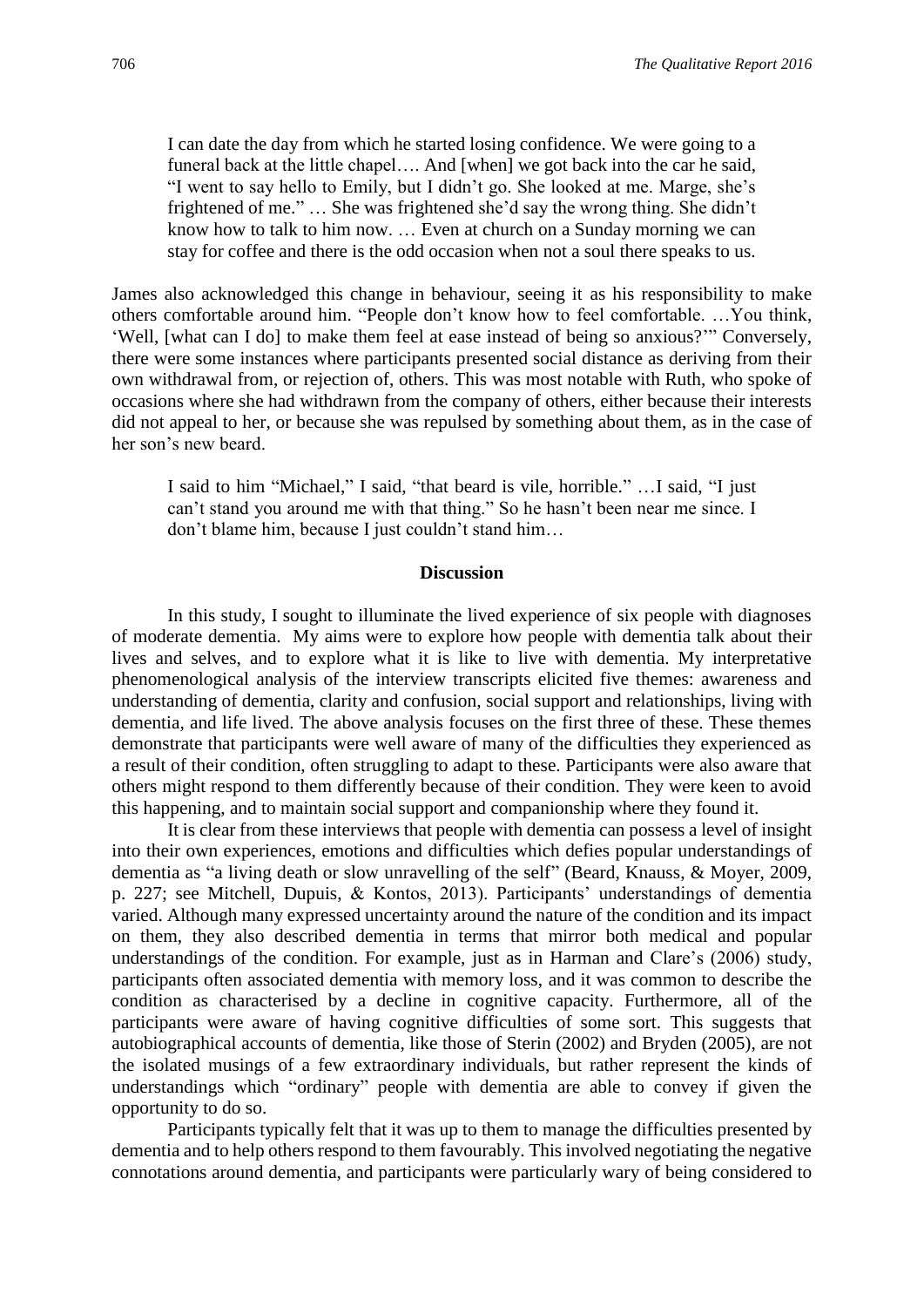be "stupid" or "foolish" because of their condition. Accordingly, some participants spoke of rejection by others because of dementia, whereas others were aware of the risk of this occurring. This parallels the accounts of participants with dementia in other studies that have observed people treating those persons differently because of their diagnosis (e.g., Harman & Clare, 2006; Mitchell, Dupuis, & Kondos, 2013). Thus, participants were all too aware of the stigma around dementia, highlighted by scholars like Killick and Craig (2012), Kitwood (1997), Sabat and Harré (1992), and by other people with dementia in accounts like those of Sterin (2002).

Although social support and companionship are likely to decline in the face of dementia (Albanese et al., 2007; Kitwood, 1997; Sterin, 2002), participants' accounts revealed that social contact was of the utmost importance to them. Visits from others were often highlighted as key sources of happiness, whereas the perceived absence of others was accompanied by sadness and loneliness. Participants also relied on their loved ones and carers for practical support, such as fetching groceries or providing memory prompts. In contrast, however, they were often all too aware that they might be a burden to their loved ones. This was reflected in carers' accounts of the demanding nature of looking after someone with dementia, something that past research has also highlighted (e.g., Kindell et al., 2014).

It is clear from these accounts that both participants with dementia and their carers face great pressures in adapting to life with dementia. Some of these pressures appear to be the direct result of others' unhelpful responses to the condition, whereas others are exacerbated by such responses. This emphasizes the need for greater societal responsibility for the care and support of people who live with dementia. Accordingly, it would seem that there is much merit in the social model of disability and its application to dementia by scholars like Gilliard et al. (2005), Marshall (1994, 2000) and Wilkinson (2002).

#### **Moving Forward: Study Limitations and Future Research**

There were, of course, limitations to this study. I recruited participants on the condition that they were happy to talk about their diagnosis of dementia. This necessarily excluded many people with dementia from the study, many of whom are not told, or are otherwise unaware, that they have a diagnosis of dementia (see Harman & Clare, 2006). It is possible that this skewed the findings, and that another sample of participants would not demonstrate the level of self-awareness shown here. Indeed, many people with dementia did not participate in this study on the basis that they would not be able to speak about their experiences with any clarity. It is notable, however, that this decision was typically made by carers, and not by people with dementia themselves. Accordingly, on more than one occasion, I had an involved and enlightening conversation with someone about their condition, before being told by their carer or spouse that the person concerned could not possibly exhibit the awareness necessary to participate in this study.

The individuals who did take part often spoke at a length, with a level of insight that surprised those close to them. It is at least worth considering that many of those who did not participate would have been equally fluent. This would be worth following up in further research, perhaps through observational methods or using a more informal conversational approach. It is certainly the case that people with dementia are often simply not given the opportunity to express what is important to them. As Ruth said at the close of our interview, "It's been lovely talking to you and, because it's on a different angle to what I'm with every day." Wilkinson (2002) notes that giving voice to people with dementia in this way is a vital step towards countering dementia stigma, and there is a strong case to be made that such work should not be restricted to the most "accessible" participants only.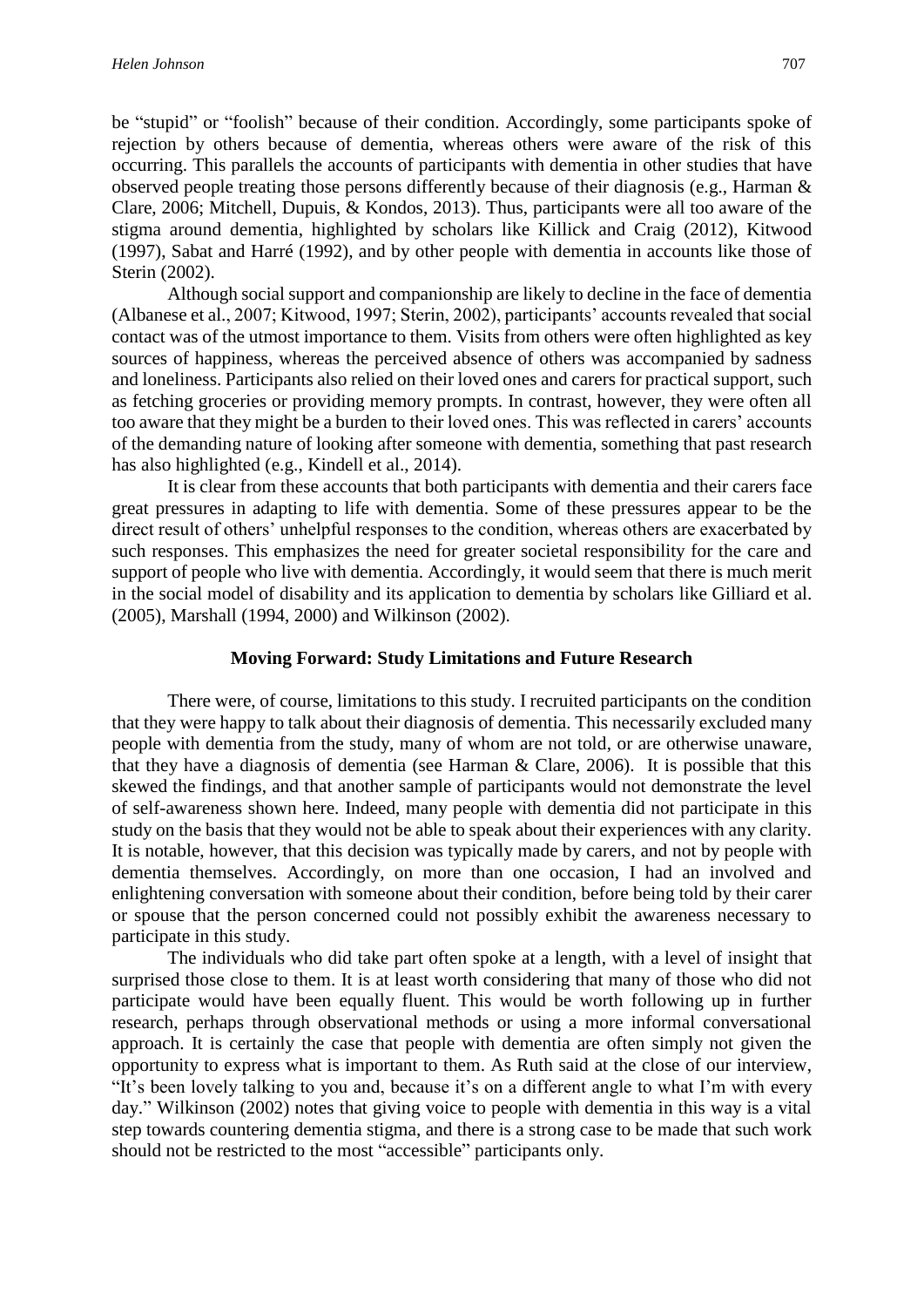A related limitation is that the methodology adopted relied heavily on participants' ability to communicate their lived experiences with reasonable fluency. Thus, it would be difficult to use this approach with people who have more severe dementia. The analysis also relies on a certain level of transparency in a participant's talk. This meant that some of the subtleties were lost. One salient example was with James, who often replied in analogies or embedded his responses in the period of his life story that he was relating at the time. The relevance of this talk was difficult to evidence using IPA, and it was here that the more creative approach of PSS proved to be particularly fruitful (see Gregory, 2014). Nonetheless, it is notable how this methodology made it possible to learn from people whose dementia was at least moderate in nature.

#### **Conclusion**

Although there is a growing body of literature aiming to illuminate the dementia experience, there is still a relatively small amount of research exploring the lived experience of people with dementia in their own words. Much of that which does exist focuses on individuals in the earlier stages of the condition. In this study, I sought to build on existing research by interviewing six participants with diagnoses of moderate dementia. The data demonstrate that living with dementia can be a challenging experience, as people struggle to come to terms with difficulties ranging from disorientation and memory loss, to loneliness and a reduced social life. The participants interviewed here show a level of personal awareness and understanding of these difficulties, which defies popular representations of the condition as a kind of "living death*.*" All of the participants in this study were aware of cognitive limitations and were wary of others treating them differently because of their condition. Social rejection and being viewed as "foolish" were particularly prominent themes in this regard. Furthermore, although participants relied on the support of others, many felt that the burden was on them to adapt to their difficulties, making others feel less anxious around them or working harder to establish effective communication.

This study reveals that there is much to be gained from talking with and listening to people with dementia. It also demonstrates that it is "possible" to talk with such individuals in a meaningful way. This suggests that there is little justification for ignoring the voices of people who live with this condition. In contrast, we should seek out their accounts, listen to what they have to say and share the responsibility of adapting to the many challenges which dementia inevitably presents. This does not mean leaving people alone to manage and define their condition in isolation. Neither does it mean taking control of the lives of people with dementia and deciding what is best for them from our own, external perspective. Rather, it is about working together to help people with dementia live the most full and happy lives that they are able to live.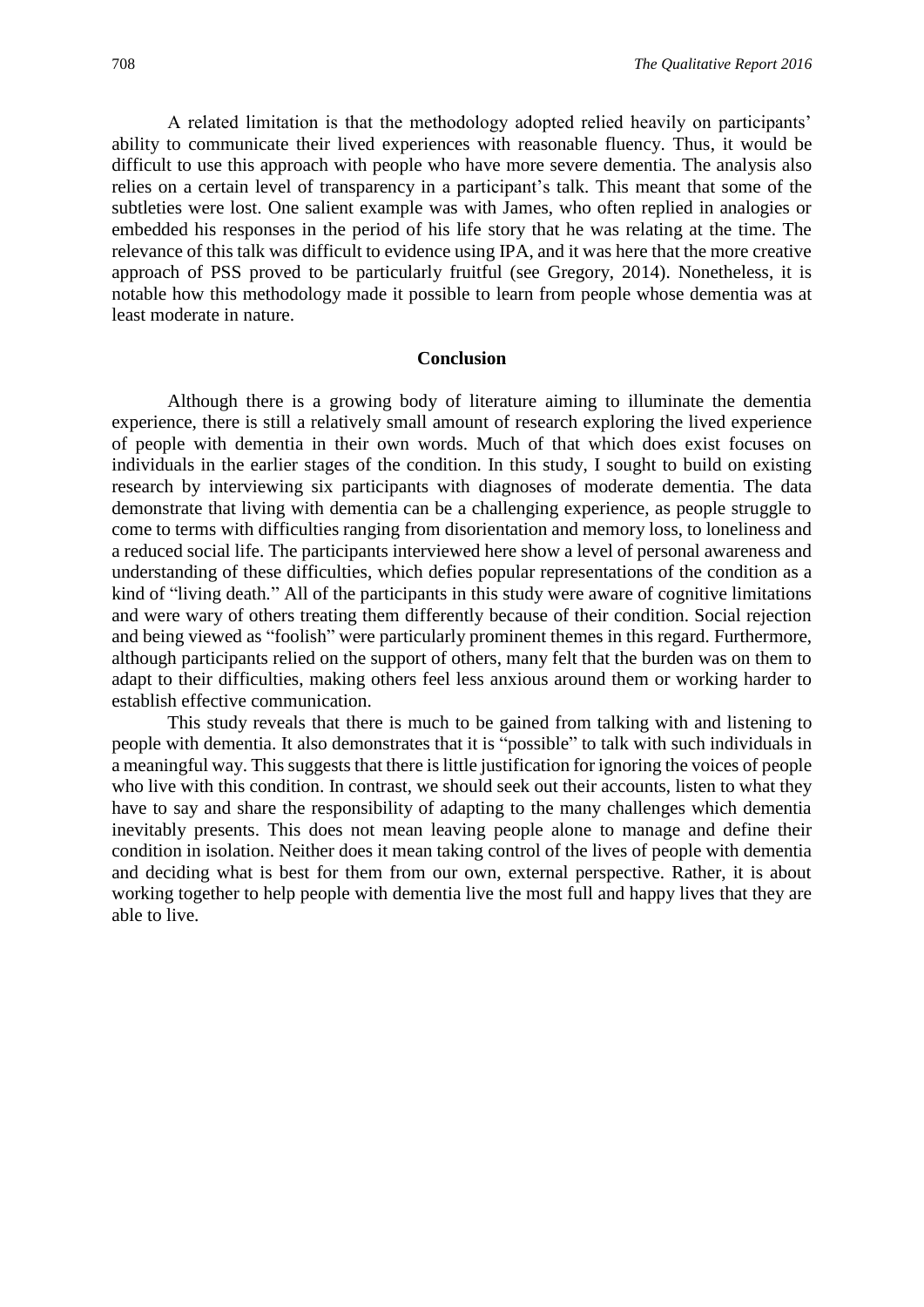## **References**

- Albanese, E., Banerjee, S. D., Fernandez, J. L., Ferri, C., Knapp, M., McCrone, P… Stewart, R. (2007). The full report. *Dementia UK.* Retrieved from http://alzheimers.org.uk/site/scripts/download\_info.php?fileID=2
- Baldwin, C., Capstick, A., Phinney, A., Purves, B., O'Connor, D., Chaudhury, H., & Bartlett, R. (2007). Conceptualizing personhood in dementia. In C. Baldwin & A. Capstick (Eds.), *Tom Kitwood on dementia: A reader and critical commentary* (pp. 171-188). Maidenhead, UK: Open University Press.
- Bartlett, R. L., & O'Connor, D. (2007). From personhood to citizenship: broadening the conceptual base for dementia practice and research. *Journal of Aging Studies*, *21*(2), 107-118.
- Beard, R. (2004). In their voices: Identity preservation and experiences of Alzheimer's disease. *Journal of Aging Studies*, *18*, 415-428.
- Beard, R. L. Knauss, J., & Moyer, D. (2009). Managing disability and enjoying life: How we re-frame dementia through personal narratives. *Journal of Aging Studies*, *23*, 227-235.
- Bryden, C. (2005). *Dancing with dementia: My story of living positively with dementia.* London, UK: Jessica Kingsley Publishers.
- Clare, L. (1993). Managing threats to self: Awareness in early stage Alzheimer's disease. *Social Science and Medicine*, *57*(6), 1017-1029.
- Debaggio, T. (2002). *Losing my mind: An intimate look at life with Alzheimer's*. New York, NY: Free Press.
- Department of Health. (2009). *Living well with dementia: A national dementia strategy.*  London, UK: DH Publications.
- Durand, V. M., & Barlow, D. H. (2013). *Essentials of abnormal psychology* (6th ed.) Belmont, CA: Wadsworth.
- Eatough, V., & Smith, J. (2006). I was like a wild wild person: Understanding feelings of anger using interpretative phenomenological analysis. *British Journal of Psychology*, *97*(4), 483-93.
- Eatough, V., & Smith, J. A. (2007). Interpretive Phenomenological Analysis. In E. Lyons & A. Coyle (Eds.), *Analysing qualitative data in psychology* (pp. 35-50). London, UK: Sage.
- Feinstein, J. S., Duff, M. C., & Tranel, D. (2010). Evidence for the sustained experience of emotion beyond declarative memory. *Proceedings of the National Academy of Science*, *107*(17), 7674-7679.
- Ferri, C. P., Prince, M., Brayne, C., Bordaty, H., Fratiglioni, L., Ganguli, M., Hall, K… Scazufca, M. (2005). Global prevalence of dementia: A Delphi consensus study. *Lancet*, *366*, 2112-2117.
- Gergen, M., & Jones, K. (2008). Editorial: A conversation about performative social science. *Forum: Qualitative Social Research*, *9*(2). Retrieved from http://nbnresolving.de/urn:nbn:de:0114-fqs0802437
- Gilliard, J., Means, R., Beattie, A., & Daker-White, G. (2005). Dementia care in England and the social model of disability: Lessons and issues. *Dementia*, *4*(4), 571–586.
- Gregory, H. (2011). Using poetry to improve the quality of life and care for people with dementia: A qualitative analysis of the Try to Remember programme. *Arts and Health*, *3*(2), 160-172.
- Gregory, H. (2014). *I will tell you something of my own:* Promoting personhood in dementia through performative social science. *Forum: Qualitative Social Research*, *15*(3). Retrieved from http://nbn-resolving.de/urn:nbn:de:0114-fqs1403183.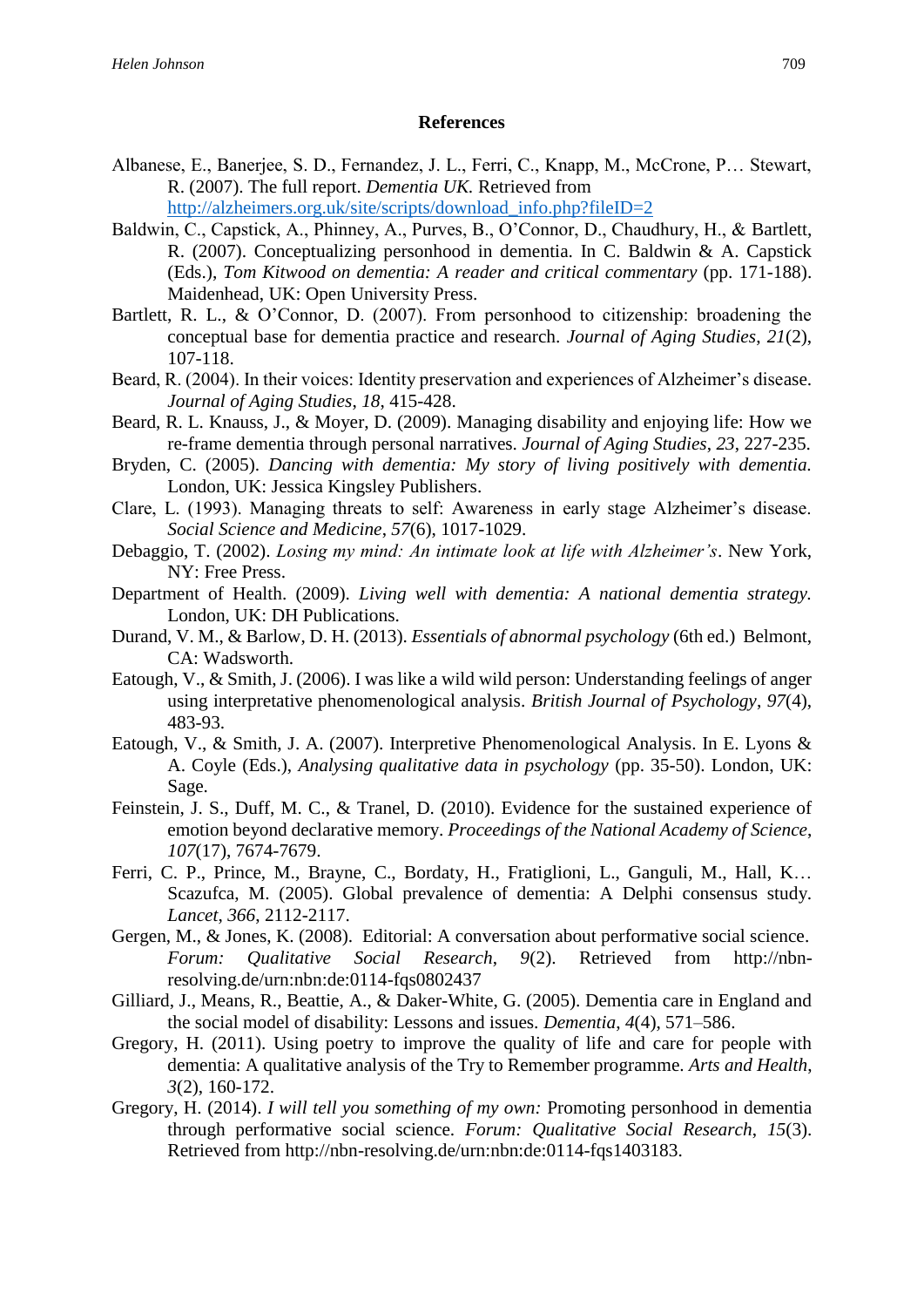- Gregory, H., Hayes, K., Jones, V., & Opher, S. (2012a). Using poetry in dementia care: Four voices, one journey. *Journal of Dementia Care*, *20*, 27-30.
- Gregory, H., Hayes, K., Jones, V., & Opher, S. (2012b). Issues and impacts of poetic interventions in dementia. *Journal of Dementia Care*, *20*, 20-23.
- Harman, G., & Clare, L. (2006). Illness representations and lived experience in early-stage dementia. *Qualitative Health Research*, *16*(4), 484-502.
- Henderson, C. S. (1998). *Partial View: An Alzheimer's Journal.* Dallas, TX: Southern Methodist University Press.
- Killick, J., & Craig, C. (2012). *Creativity and communication in persons with dementia: A practical guide.* London, UK: Jessica Kingsley Publishers.
- Kindell, J., Sage, K., Wilkinson, R., & Keady, J. (2014). Living with semantic dementia: A case study of one family's experience. *Qualitative Health Research*, *24*(3), 401-411.
- Kitwood, T. (1990). The dialectic of dementia. *Ageing and Society*, *10*, 177-196.
- Kitwood, T. (1997). *Dementia reconsidered.* Maidenhead, UK: Open University Press.
- Luengo-Fernandez, R., Leal, J., & Gray, A. (2010). *Dementia 2010: The economic burden of dementia and associated research funding in the United Kingdom*. Produced by Health Economics Research Centre, University of Oxford for the Alzheimer's Research Trust.
- McKillop, J., & Wilkinson, H. (2004). Make it easy on yourself! Advice to researchers from someone with dementia on being interviewed. *Dementia*, *3*, 117-125.
- Marshall, M. (1994). How it helps to see dementia as a disability. *Journal of Dementia Care*, *6*, 15-17.
- Marshall, M. (2000). *A social and technological response to meeting the needs of individuals with dementia and their carers.* London, UK: Hawker Publications.
- Mitchell, G. J., Dupuis, S. L., & Kontos, P. C. (2013). Dementia discourse: From imposed suffering to knowing other-wise. *Journal of Applied Hermeneutics*, June, 1-19.
- Pearce, A., Clare, L., & Pistrang, N. (2002). Managing sense of self: Coping in the early stages of Alzheimer's disease. *Dementia*, *1*, 173-192.
- Ritchie, K., & Lovestone, S. (2002). The dementias. *Lancet, 360*(9347), 1759-1766.
- Sabat, S. R., & Harré, R. (1992). The construction and deconstruction of self in Alzheimer's disease. *Ageing and Society*, *12*(4), 443-461.
- Smith, J. A., & Osborn, M. (2004). Interpretative phenomenological analysis. In G. Breakwell (Ed.), *Doing social psychology research* (pp. 229-254). Oxford, UK: Blackwell.
- Smith, J. A., & Osborn, M. (2008). Interpretative phenomenological analysis. In J. A. Smith (Ed.), *Qualitative psychology: A practical guide to research methods* (pp. 53-80). London, UK: Sage.
- Sterin, G. (2002). Essay on a word: A lived experience of Alzheimer's disease. *Dementia*, *1*(1),  $7-10.$
- Wetzels, R. B., Zuidema, S. U., de Jonghe, J. F. M., Verhey, F. R. J., & Koopmans, R. T. C. (2011). Prescribing pattern of psychotropic drugs in nursing home residents with dementia. *International Psychogeriatrics*, *23*(8), 1249-1259.
- Wilkinson, H. (2002). Including people with dementia: Research methods and motivations. In H. Wilkinson (Ed.), *The perspectives of people with dementia: Research methods and motivations* (pp. 9-24). London, UK: Jessica Kingsley Publishers.
- Wortmann, M. (2012). Overcoming the stigma of dementia. *Alzheimer's Disease International: World Alzhiemer Report 2012.* Retrieved from http://www.alz.co.uk/research/world-report-2012